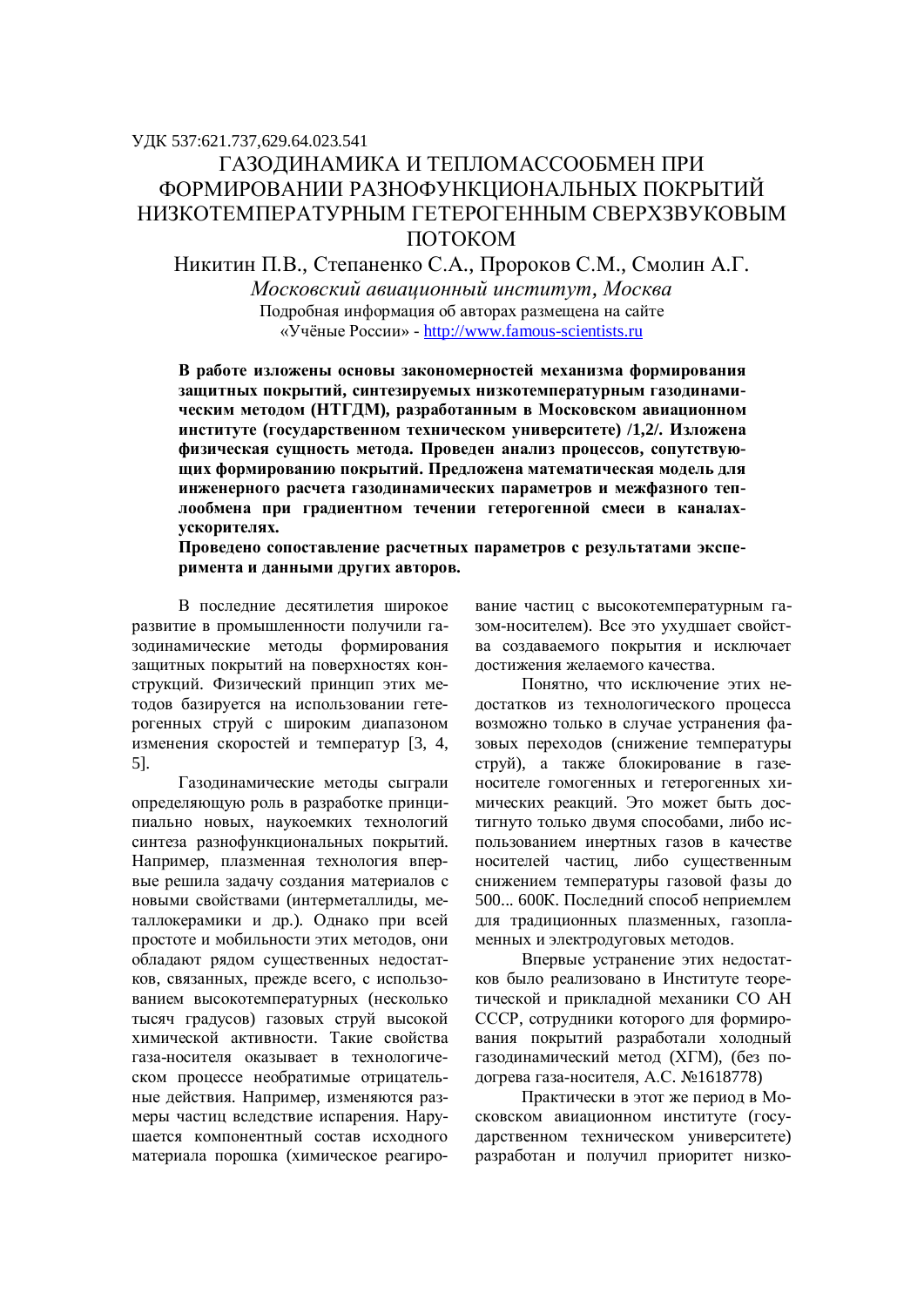температурный газодинамический метод (НТГДМ) [1,6]. В методе, с целью оптимизации процессов формирования покрытий. газ-носитель (технический воздух) предварительно нагревался на несколько десятков или сотен градусов. В дальнейшем предложенный метод нанесения покрытий получил наименование НТГДМТ – технологии.

## **1. Сущность низкотемпературного** Газолинамического метода формирования покрытий

Сущность НТГДМТ – технологии заключается в том, что покрытия наносятся в результате соударения высокоскоростных  $(M > 1)$  гетерогенных потоков с подложкой. Для получения нужных свойств покрытия, его компонентный состав "набирается" из необходимого количества химических элементов или соединений химических элементов (металлов, оксидов, карбидов и др.) в виде композиции порошков. Дисперсность частиц в таких порошках в зависимости от плотности компонентов может меняться от 2 до 20 мкм. Оптимальным является применение в составе композиций нанопорошков. Полученная композиция порошков, составленная в соответствующих массовых долях, предварительно перемешивается с незначительно подогретым газомносителем в специальном смесителе, а затем разгоняется в сверхзвуковом сопле до расчетной для каждой композиции скорости. Организация такого технологического процесса обеспечивает частицам высокую кинетическую энергию, значительная доля которой при соударении с подложкой переходит в тепловую. Эта теплота в сочетании с высокими уровнями напорного давления создают в процессе удара высокие адгезионные и когезионные свойства покрытий и, практически, физическую плотность материала покрытия (пористость покрытия не превышает  $1.5\%$ ).

Одним из важнейших преимуществ НТГДМ по сравнению с другими газотермическими методами является то, что покрытие формируется за счет высокого уровня кинетической энергии частиц, в то время как температура гетерогенного потока остается значительно меньше температуры плавления материала частиц. Низкий уровень температуры исключает физико-химические превращения в гетерогенном потоке, поэтому частицы достига-**ЮТ ПОЛЛОЖКИ В СВОЕМ ИСХОЛНОМ СОСТОЯНИИ.** Это позволяет использовать в качестве газа-носителя в ряде случаев дешевый технический воздух.

## 2. Математическая модель течения гетерогенной смеси при наличии межфазного теплообмена

При формировании защитных покрытий газодинамическими методами, например, с применением, НТГДМ – технологии, высокое качество покрытий обеспечивается скоростью частиц твердой фазы V<sub>час</sub>, а также такими параметрами, как температура частиц Тчас и температура подложки Т<sub>лодл</sub> в момент удара частицы о подложку. При этом под температурой подложки подразумевается не среднемассовая температура обрабатываемой металлоконструкции (подложки), а локальная температура в зоне удара, которая реализуется в процессе диссипации кинетической энергии сверхзвукового гетерогенного потока. Определение указанных выше параметров является необходимым условием как при постановке научных исследований, так и в инженерной практике, например, в цикле крупносерийного производства. Сегодня разработаны методы и средства экспериментального определения этих параметров, например, с использованием сложного наукоемкого оборудования - доплеровских измерителей скорости [7]. Однако применение дорогого оборудования в производстве не всегда целесообразно. Поэтому для управления технологическим процессом формирования покрытий и контролем их качества эффективно использование ЭВМ, снабженных специальным программным обеспечением. Разработка таких программ возможна только при глубоком изучении механизма формирования покрытий и создания математической модели этого процесса [8].

Понятно, что необходимые для формирования покрытий уровни параметров гетерогенных струй формируются, в принципе, в специальном устройстве (стенде). Этот процесс реализуется на всей длине газодинамического тракта стенда. Он начинается в нагревателе газа-носителя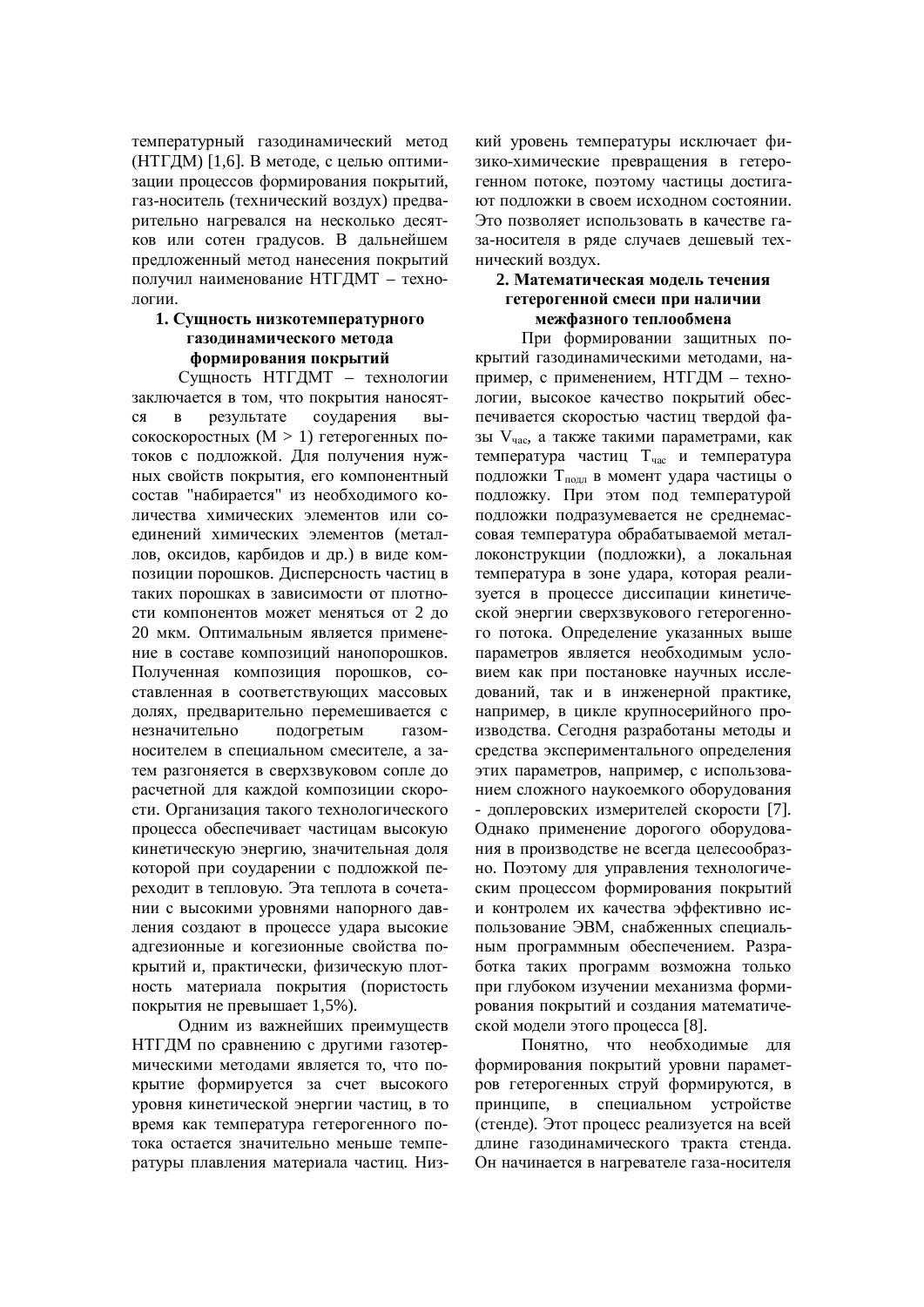и дозаторе порошка, а завершается в главном элементе стенда - сверхзвуковом ускорителе гетерогенной смеси. В ускорителе гетерогенный поток разгоняется до потребных скоростей - газовая фаза до скорости u<sub>газ</sub>, твердая фаза (частицы), до скорости V<sub>час</sub>. Известно, что на всей длине ускорителя течение гетерогенной смеси высокоградиентное, поскольку плотность, скорость и температура газа и скорость и температура частиц значительно изменяются вдоль канала.

Таким образом, исследование процесса формирования покрытий газодинамическими методами сопрягается с решением комплекса залач:

- газолинамической залачи течения смеси: - залачи межфазного теплообмена в процессе течения неизотермической гетерогенной смеси в каналах; - задачи тепло – и массообмена при взаимодействии частины с полложкой.

2.1. Обшая математическая молель одномерного течения гетерогенной смеси в ускорителе при наличии межфазного теплообмена.

При постановке задачи под термином «гетерогенная смесь» понималась двухфазная, газопорошковая смесь: газ носитель + частины. В такой смеси соотношение массовых концентраций фаз изменялось в пределах: массовая концентрашия частиц до 10%, массовая концентрация газовой фазы более 90%. При этом предполагалось, что полидисперсность частиц порошка может варьироваться в пределах 2...20мкм в зависимости от плотности материала частиц.

При такой массовой концентрации фаз течение газовой фазы в ускорителе подчиняется основным положениям механики сплошной среды, а малая масса частиц твердой фазы способствует их перемещению по длине канала в соответствии с законами газовой динамики. Последнее означает, что частицы субмикронного диапазона перемещаются в канале ускорителя по струйкам тока потока газаносителя.

Кроме того, при разработке математической модели принято, что течение газовой фазы в ускорителе считается одномерным, невязким, изоэнтропическим. Как известно, для такого течения размеры ускорителя и распределение скорости по его длине описываются уравнениями термо- и газодинамики для идеального газа в виде:

- уравнение неразрывности газового потока для критического сечения площадью  $F_{KD}$ :

 $(2.1)$ 

$$
\dot{m}_{\text{ras}} = \frac{P_0}{\sqrt{T_0}} F_{\text{kp}} \sqrt{\frac{k}{R}} \left(\frac{k+1}{2}\right)^{\frac{(k+1)}{2(k-1)}}
$$

- уравнение корреляции площади произвольных сечений  $F(x)$  ускорителя и скорости потока  $M(x)$  по оси х сопла:  $k+1$ 

$$
\frac{F(x)}{F_{\rm kp}} = \frac{1}{M(x)} \left\{ \left( \frac{2}{k+1} \right) \left( 1 + \frac{k-1}{2} \left[ M(x) \right]^2 \right) \right\}^{\frac{k+1}{2(k-1)}}
$$
\n(2.2)

При расчете одномерного течения в ускорителе гетерогенной смеси с учетом вязкости газа-носителя использовалась математическая модель, составленная на базе уравнений Новье – Стокса [9] для одномерного стационарного течения каждой из фаз при следующих допущениях:

- фазы гетерогенной смеси локально однородные;

- межфазовые превращения отсутст-**B**Y<sub>I</sub>OT;

- частицы твердой фазы имеют сферическую форму;

- взаимодействие между частицами OTCVTCTBVeT;

- отсутствует дробление частиц или их коагуляция;

- на частицу действует только сила аэродинамического сопротивления газовой фазы.

В такой постановке уравнения сохранения для течения каждой і-ой фазы с массовой концентрацией с<sub>і</sub> могут быть представлены в виде: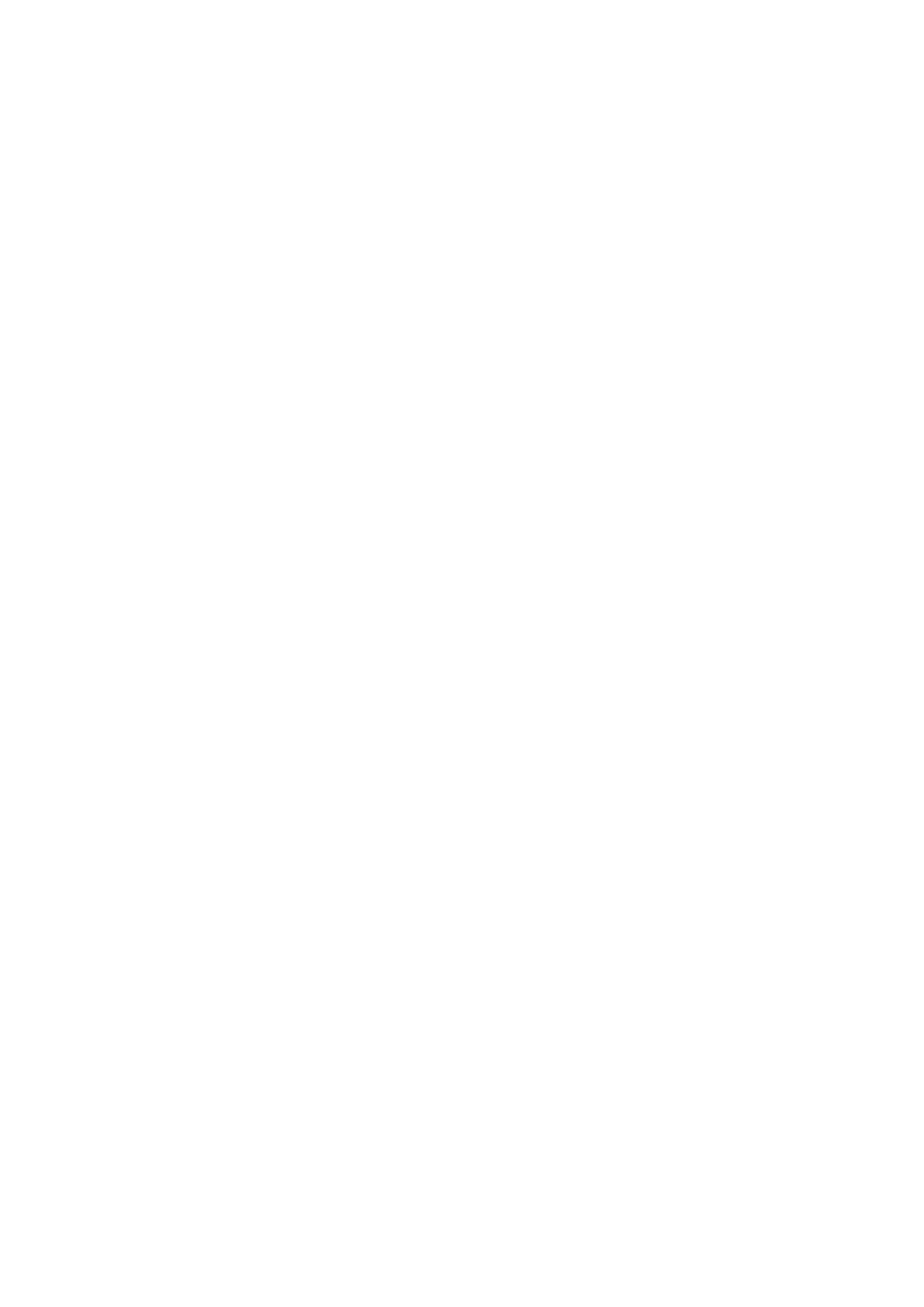- уравнение неразрывности:

$$
\frac{\partial (\mathbf{c}_i \cdot \mathbf{\rho}_i \cdot \mathbf{u}_i)}{\partial \mathbf{x}} = 0
$$
\n(2.3)

- уравнение движения:

$$
c_i \rho_i u_i \frac{du_i}{dx} = -\frac{d(c_i p)}{dx} + R_{i \text{ asp.}}
$$
 (2.4)

где для газовой фазы  $u_i \equiv u(x)$ <sub>, для твердой фазы  $u_i \equiv V_{\text{vac}}(x)$ ,  $R_{\text{i,app}}$  - сила аэроди-</sub> намического сопротивления межфазного взаимодействия, описывается соотношением вила:

$$
R_{i,app} = C_{app} \frac{\rho_i(x)_{\text{ras}} \left[ u(x) - V(x) \right]^2}{2} \cdot f_{\text{max}} \cdot n
$$
\n(2.5)

где  $\rho_i(x)_{\text{ra}3}$  <sub>- изменение плотности газа</sub> по длине ускорителя,  $f_{MHA}$  – площадь миделева сечения частицы, n – число частиц в

единице объема i 3 час 6c n=  $d^{3}$ час,  $d_{\text{vac}}$  – диаметр частицы,  $u(x)$  - изменение скорости га-

зовой фазы вдоль сопла,  $V(x)$ <sub>-измене-</sub> ние скорости твердой фазы вдоль сопла, С<sub>аэр</sub> – коэффициент аэродинамического сопротивления сферы субмикронного диапазона, рассчитывается по соотношениям, предложенным в работе [10];

 $(2.6)$ 

- уравнение энергии:

$$
c_i \cdot \rho_i \cdot u_i \frac{d}{dx} \left( \frac{u^2}{2} \right) = -\frac{\partial (c_i \cdot p \cdot u_i)}{\partial x} + Q_{i \text{ koh.}}
$$

где для газовой фазы  $u_i = u_{ras}$ , а для твердой фазы  $u_i = V_{vac}$ .  $Q_{i\ \rm{kon}}$  – тепловой поток межфазного конвективного теплообмена в единице объема гетерогенной смеси, т.е. Q<sub>i кон</sub>  $Q_{\text{\tiny KOH.}}$  – представляется уравнением конвективного теплообмена Ньютона в виде:

$$
Q_{\text{KOH}} = \alpha(x) \left[ T(x)_{\text{rad}} - T(x)_{\text{vac}} \right] \cdot f_{\text{vac}} \cdot n \tag{2.7}
$$

где  $\alpha({\rm x})$ <sub>- изменение среднего коэффици-</sub> ента теплоотдачи между газовой и твердой фазами вдоль сопла,  $T(x)_{\text{ras}}$  и  $T(x)_{\text{vac}}$ . а изменение температуры газа и частицы вдоль сопла, соответственно, <sup>f</sup>час-плошаль боковой поверхности частицы  $f_{\text{vac}} = \pi d_{\text{vac}}^2$ , как и ранее i 3 час  $6c$ n=  $d^3$ <sub>yac</sub>

Записанная система уравнений решается на ЭВМ методом итераций для соответствующих граничных условий.

## 2.2. Упрощенный алгоритм расчета течения гетерогенной смеси в каналах при наличии межфазного теплообмена

Записанная выше общая математическая модель одномерного течения гетерогенной смеси в каналах представляет собой систему нелинейных дифференциальных уравнений в частных производных. Решение такой системы осушествляется на ЭВМ численными метолами с применением специальных программ расчета. При этом в ряде случаев в зависимости от режима течения (ламинарный или турбулентный) используются различные математические модели. Например, применение  $k - \varepsilon$  модели позволяет рассчитывать

турбулентные гетерогенные течения [10]. Понятно, что использование в инженерной практике таких математических моделей и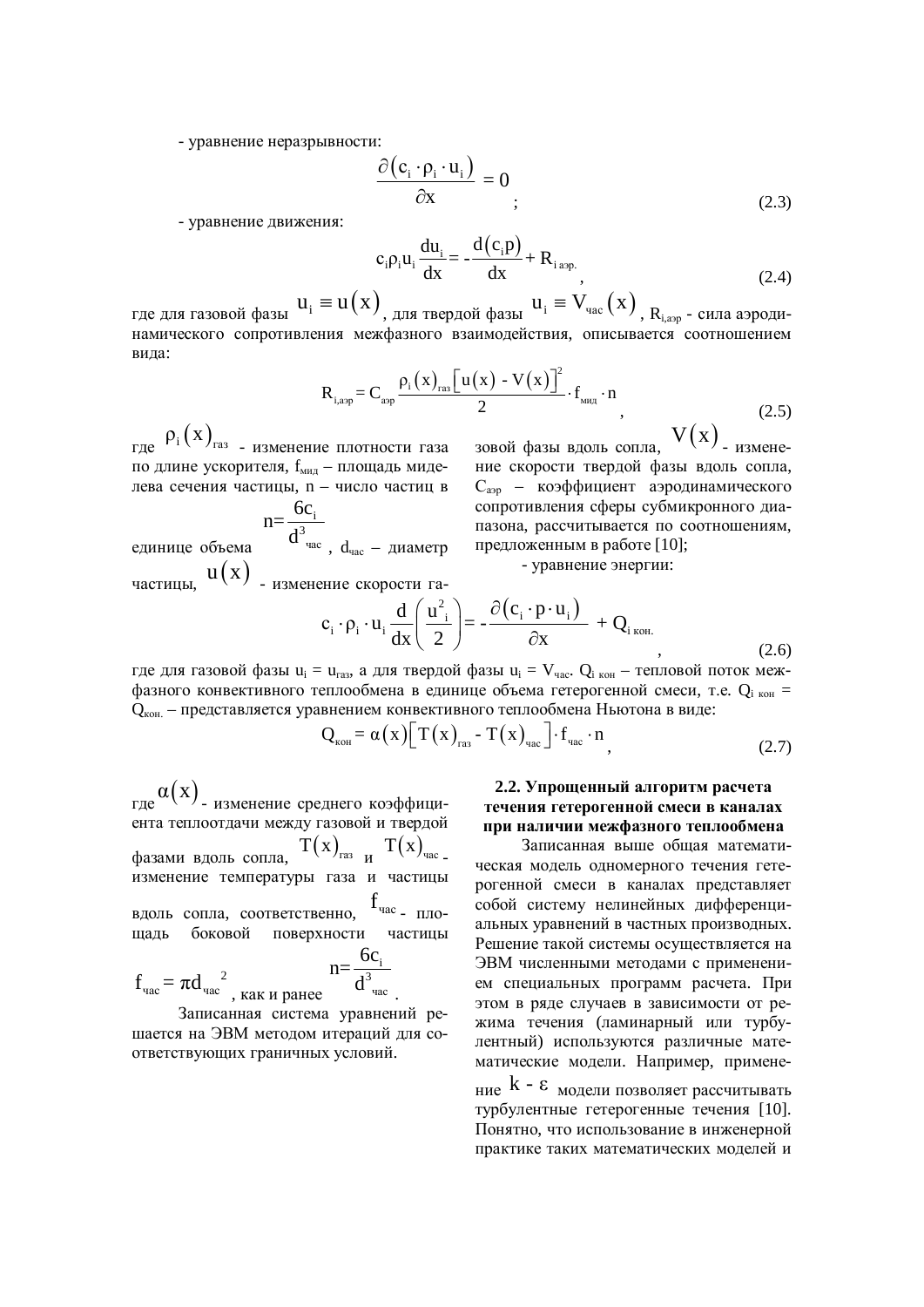специальных программ для их решения не всегда удобно, поскольку в этом случае требуется специальная математическая подготовка инженеров. Поэтому сегодня все еще остается актуальным решение подобных задач с применением экспресс алгоритмов, базирующихся на применении тривиальных программ и их численного расчета.

В данной работе предложен такой упрощенный алгоритм расчета течения гетерогенной смеси в каналах при наличии межфазного теплообмена.

Предлагаемый упрощенный алгоритм расчета течения базируется на использовании интегральных соотношений второго закона механики Ньютона. В самой простой постановке задачи эти соотношения правомерно использовать в том случае, когда сила, действующая на тело массой m, будет оставаться постоянной в течение всего времени воздействия (экспозиции)  $\tau$ .

В анализируемом нами случае телом

является частица, масса которой  $m_{\text{vac}}$ . Сила, действующая на частицу, по своей природе является аэродинамической силой R<sub>аэр</sub>, которая возникает в результате взаимодействия частицы с потоком газаносителя.

Понятно, что в газолинамическом тракте стенда, в силу его функциональных особенностей, R<sub>аэр</sub> не будет оставаться постоянной. Поэтому для выполнения указанного выше условия всю длину газодинамического тракта стенда следует разбить на n<sub>i</sub> элементарных участков длиной  $\Delta L_i$ , на каждом из которых аэродинамическая сила R<sub>аэр.i</sub> , будет постоянной величиной. На этой концепции построена разработка упрощенного алгоритма расчета газодинамической задачи гетерогенного течения. Конечным результатом расчета с использованием данного алгоритма должно являться изменение скорости газовой фазы  $u_{\text{ras}}(x)$  и скорости частиц  $V_{\text{vac}}(x)$  на длине

каждого из рассчитываемых элементов конструкции газодинамического тракта стенда.

## $2.2.1.$  Особенности движения частиц в до- и сверхзвуковых потоках газа-**НОСИТЕЛЯ**

Будем считать, что частица, инжектируемая в дозвуковой или сверхзвуковой поток газа-носителя, ускоряется только под действием силы аэродинамического сопротивления R<sub>app</sub>. Как отмечалось, эта сила представляется соотношением (2.5).

Таким образом, расчет кинематики частицы подразумевает:

- расчет ускорения частицы  $a_{\text{vac}}$  на каждом і-ом участке элемента;

- расчет времени пролета  $\tau_i$  частицей расчетного i-го vчастка:

- расчет скорости частицы  $V_{\text{vac,i}}$  в конце каждого i-го участка длиной Li.

Алгоритм расчета ускорения части-

 $a<sub>vac</sub>$  производится с использованием 2-го закона механики Ньютона в виде: аэр. R

ɱɚɫ ɱɚɫ  $a_{\text{vac}} =$  $\overline{m_{\text{vac}}}$  (2.8), где  $R_{\text{a}^{2}$ аэродинамическая сила, действующая на частицу на длине расчетного участка  $\Delta L_i$ , определяет-

ся по формуле (2.5). Масса частицы  $m_{\text{vac}}$ для сферических частиц равна:

3  $_{\text{vac}}$   $\sim$   $\mu_{\text{vac}}$   $\sim$   $\mu_{\text{vac}}$  $m_{\text{vac}} = \frac{4}{3} \pi r_{\text{vac}}^3 \cdot \rho_{\text{uc}}$ 3  $\cdot \rho_{\text{vac}}$ , где  $\rho_{\text{vac}}$  плотность материала частицы.

Алгоритм расчета времени  $\tau_i$  пролета расчетного участка длиной L<sub>i</sub> ускоряющейся частицей осуществляется с использованием формулы для равноускоренного движения:

$$
\Delta L_{i} = V_{\text{vac},i-1} \cdot \tau_{i} + \frac{a_{\text{vac}} \cdot \tau_{i}^{2}}{2}, \qquad (2.9)
$$

 $V_{\text{vac. i-1}}$ . Скорость частицы на входе в расчетный участок.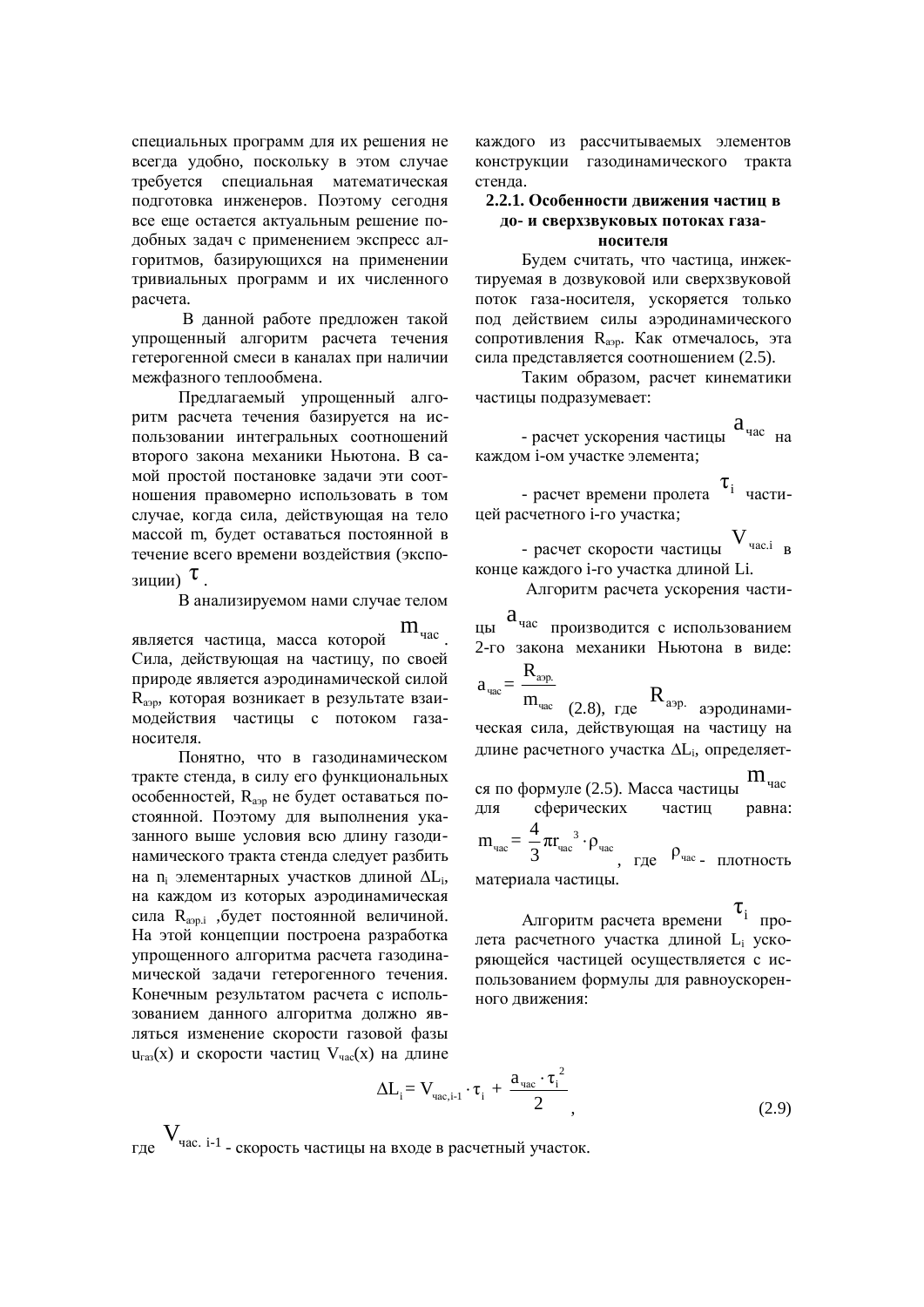Алгоритм расчета скорости **V**<sub>час,і</sub> ускоряющейся частицы в конце расчетного участка осуществляется по формуле:

$$
V_{\text{vac},i} = V_{\text{vac},i-1} + a_{\text{vac}} \cdot \tau_{i}
$$
 (2.10)

Расчет повторяется для каждого i-го расчетного участка газодинамического тракта.

Следует при этом помнить, что если на длине расчетного участка движение частицы равнозамедленное (например, в диффузоре), в формулах (2.9) и (2.10) ускорение отрицательное.

## 2.2.2. Алгоритм расчета межфазного теплообмена в гетерогенном потоке

Решение задачи теплообмена между газовой и тверлой фазой в гетерогенном потоке сводится к нахождению температуры частиц Т<sub>час</sub> перед формированием покрытия, т.е. в момент взаимодействия частицы с подложкой. Определение температуры частицы экспериментальными методами вызывает зачастую непреодолимые трудности, поэтому в инженерной практике широко применяются расчетные методы.

Алгоритм расчета теплообмена в движущейся неизотермической гетерогенной среде строится на базе постулата первого закона термодинамики, записанного для твердого термодинамического рабочего тела (частицы) при отсутствии объемных источников или стоков теплоты. Согласно этому постулату теплота, подведенная к телу через его боковую поверхность, расходуется на изменение энтальпии частицы.

Как отмечалось, в НТГДМтехнологии частицы, из которых формируются покрытия, не претерпевают фазовых переходов, поэтому уравнение первого закона термодинамики в интегральной форме имеет вид:

$$
q_{k0H,i} \cdot F_{\delta 0K.\ \text{vac}} \cdot \tau_{i} = m_{\text{vac}} \int_{T_{\text{vac}}(i-1)}^{T_{\text{vac}}}\mathbf{c}_{\text{vac}} \cdot dT
$$
\n(2.11)

где  $\mathbf q_{\text{koh,i}}$  - конвективный тепловой поток, на единицу боковой поверхности частицы  $F_{\text{60K. 4ac}}$  массой тчас за время  $\tau_i$  пролета частицей i-го расчетного участка длиной  $\Delta L_i$ .

Согласно закону конвективного теплообмена Ньютона <sup>q<sub>кон,i</sup> представляется в виде:</sup></sub>

$$
q_{\text{KOH},i} = \alpha_i \cdot \left( T_{\text{ras},i} - \overline{T}_{\text{vac},i} \right), \tag{2.12}
$$

где Т $_{\rm{ras,i}}$  - температура газа-носителя на длине расчетного i-го участка длиной  $\Delta \rm{L_{i}, ~\overline{T}}$ час.і <sub>-</sub>

$$
\overline{T}_{\text{\tiny{vac},i}}\!=\frac{T_{\text{\tiny{vac},i}}+T_{\text{\tiny{vac},(i-1)}}}{2},\ \, \alpha_i
$$

средняя температура частицы в на длине i-го участка, - KO- $\overline{3}$ ффициент теплоотдачи на расчетном i-ом участке, с<sub>часі</sub> – удельная теплоемкость материала частицы при температуре  $\overline{T}$ <sup>час.і</sup> . С учетом указанного, уравнение (2.11) принимает вид:

$$
\alpha_{i} \left( T_{\text{ras},i} - T_{\text{vac},i} \right) F_{\text{fox},\text{vac}} \cdot \tau_{i} = m_{\text{vac}} \cdot c_{\text{vac},i} \left( T_{\text{vac},i} - T_{\text{vac}(i-1)} \right)_{,} \quad (2.13)
$$

Из теории конвективного теплообмена известно, что коэффициент теплоотдачи между газовой и твердой фазой  $\alpha_i$ 

можно определить из соотношения критерия Нуссельта, т.е.:

$$
\alpha_{i} = \frac{\text{Nu}_{\text{ras},i} \cdot \lambda_{\text{ras},i}}{d_{\text{vac}}}
$$
 (2.14)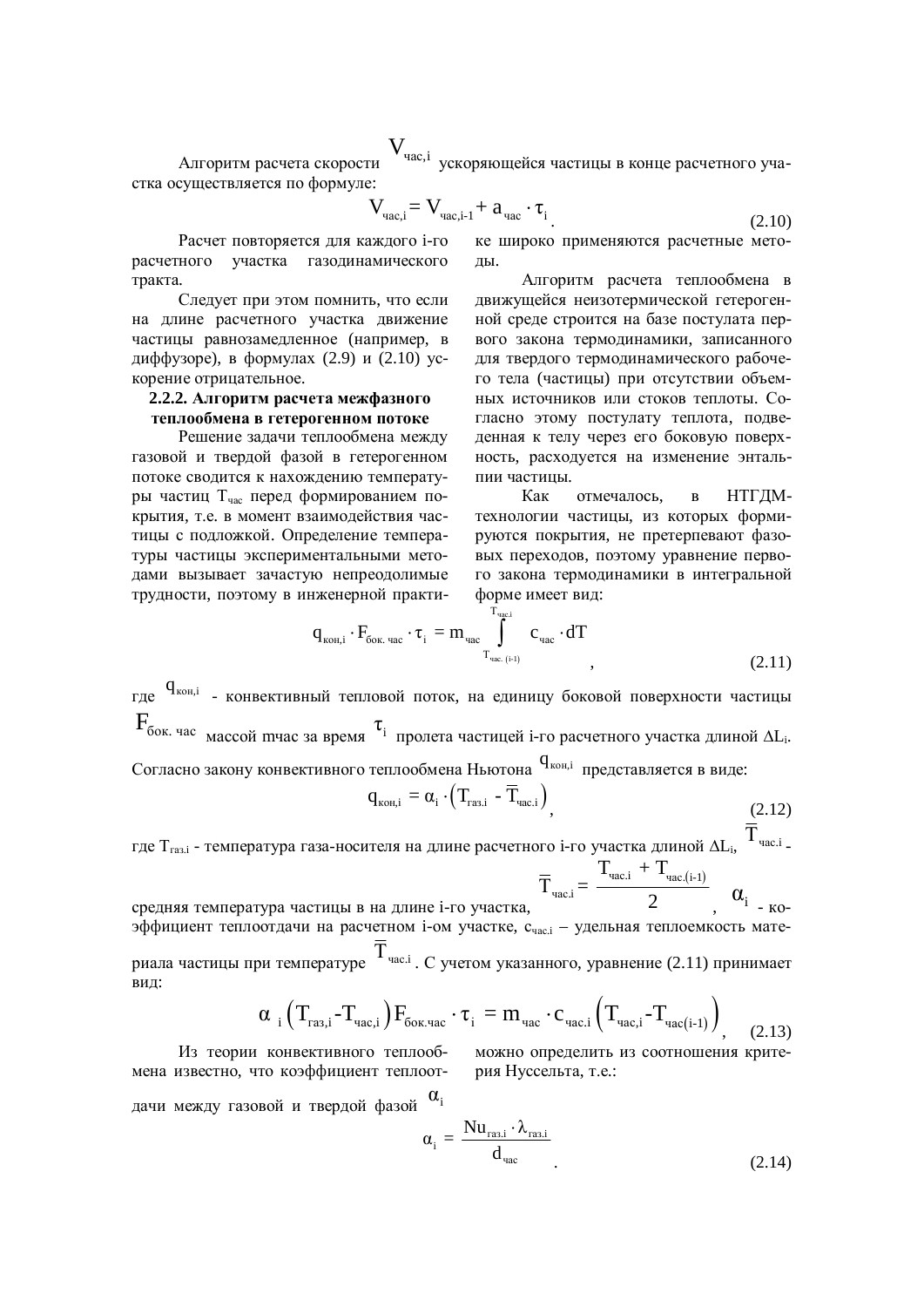В свою очередь, критерий  $Nu_{ras,i}$  представляется критериальным соотношением типа:

$$
Nu_{w, \text{ rasi}} = 2 + 0.03 \text{Re}_{w,i}^{0.54} \text{Pr}_{w,i}^{0.33} + 0.35 \text{Re}_{w,i}^{0.58} \text{Pr}_{w,i}^{0.356}, \tag{2.15}
$$

где индекс «w» означает, что для данного критерия определяющей температурой является температура частицы на расчетном i-ом участке. При этом критерий Рейнольдса

$$
Re_{w,i} = \frac{\rho_{raa,w,i} (u_{raa,i} - V_{u,i}) d_u}{\mu_{raa,w,i}}
$$
, критерий Нусельта<sup>Nu<sub>w,i</sub></sup> представияется соотноше-

$$
Pr_{w,i} = \frac{v_{w,i}}{a}
$$

нием (2.14), критерий Прандтля  $a_{w,i}$  . Здесь  $d_{\text{vac}}$  – диаметр частицы. Остальные

Из (2.13) следует:

параметры общепринятые.

$$
T_{\text{vac},i} = \frac{\alpha_i T_{\text{ras},i} \cdot F_{\text{cor}} \cdot \tau_i + m_{\text{vac}} \cdot c_{\text{vac},i} \cdot T_{\text{vac},(i-1)}}{\alpha_i \cdot F_{\text{cor}} \cdot \tau_i + m_{\text{vac}} \cdot c_{\text{vac},i}},
$$
(2.16)

гле  $T_{\text{vac},(i-1)}$ - температура частицы на

предыдущем расчетном участке,  $\tau_{_i}$  <sub>- вре-</sub> мя пролета частицей расчетного участка, рассчитывается с использованием формулы  $(2.9)$ .

Поскольку в выражении (2.16) все параметры зависят от искомой температудится методом последовательных приближений.

Результаты расчета по длине ускорителя изменения скорости газового потока u<sub>ra</sub>, а также скорости V<sub>час</sub> и температуры Т<sub>час</sub> частицы с использованием общей и предложенной упрощенной математических моделей приведены на рис. 1.



Рис. 1. Результаты расчета по длине ускорителя изменения скорости газового потока u<sub>ra3</sub>, а также скорости  $V_{\text{vac}}$  и температуры  $T_{\text{vac}}$  частицы с использованием общей и предложенной упрощенной математических моделей

 $1 -$ скорость газовой фазы,  $2 -$ температура газовой фазы,  $3 -$ скорость частицы из Al, 4 температура частицы из Al, 5- температура частицы из Al диаметром 80 мкм.

По изложенным в разделах 2.1 и 2.2 методикам проведен расчет динамики течения частиц и межфазного теплообмена в гетерогенном потоке. Род газовой фазы воздух, твердая фаза - частицы из Al диаметром 40 мкм. Форма ускорителя – кони